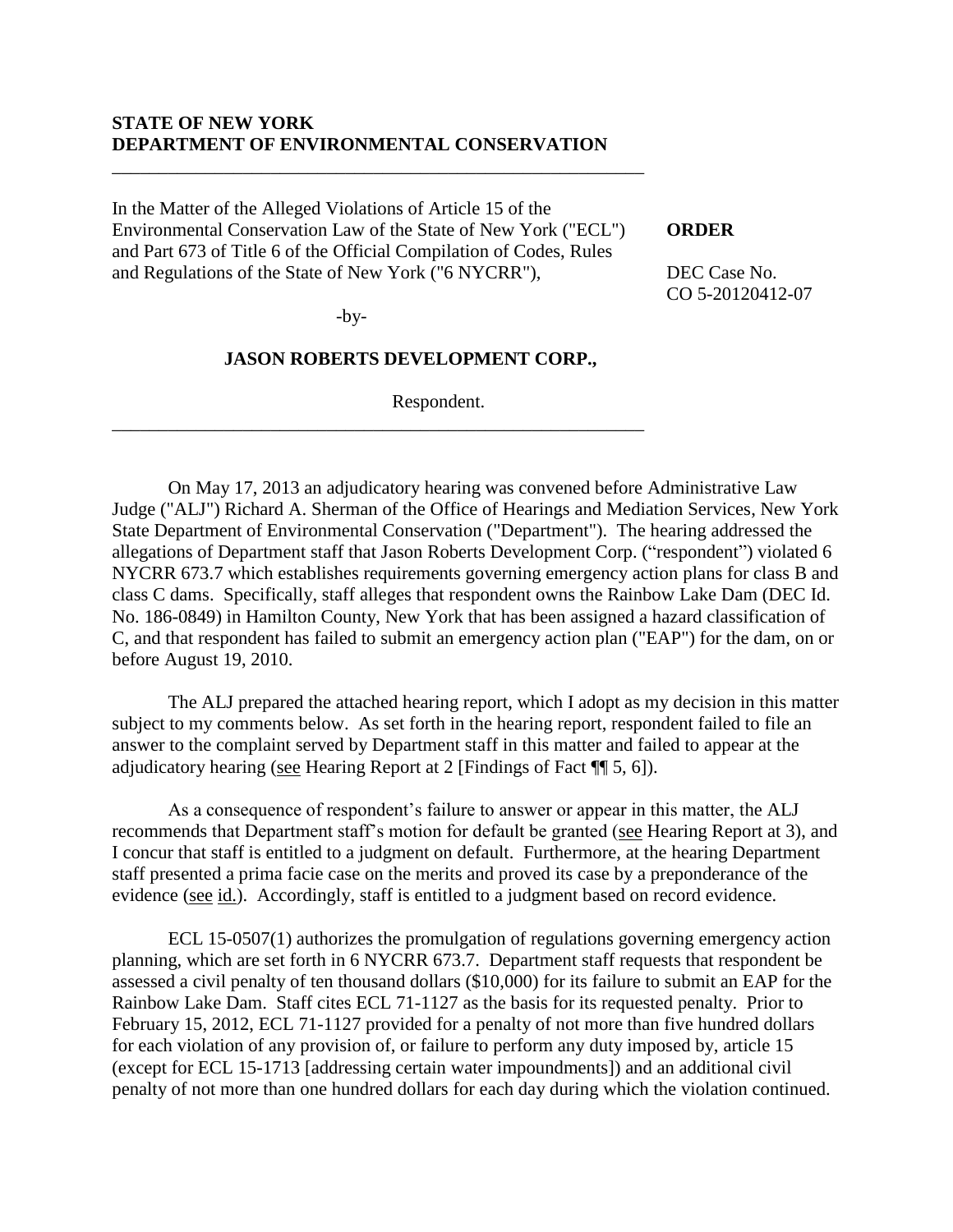Effective February 15, 2012, ECL 71-1127 was amended to provide a penalty of not more than two thousand five hundred dollars for each violation and an additional civil penalty of not more than five hundred dollars for each day during which the violation continues. The violation in this matter commenced prior to February 15, 2012, and has continued past that date. Alternatively, pursuant to ECL 71-1109(1), any dam owner that violates ECL 15-0507(1), or any regulation promulgated pursuant thereto, is liable for a penalty of up to five hundred dollars (\$500) for each violation, and each day the violation continues is deemed a separate and distinct offense. Staff's ten thousand dollar (\$10,000) penalty request is within the authorized limits of either ECL 71- 1127 or ECL 71-1109(1).

Respondent, as owner of the Rainbow Lake Dam, was required to submit an EAP to the Department by no later than August 19, 2010. Department staff testified that maintaining an upto-date EAP is an industry standard and that it can save lives in the event of a dam breach or other emergency (see Hearing Report at 3). As of May 17, 2013, the date of the hearing, respondent had not submitted an EAP for the dam. Accordingly, respondent has been in violation for three years. Based on this period of violation and the importance of the EAP in protecting the public health and welfare, the requested penalty of ten thousand dollars (\$10,000) is appropriate. I also concur with staff's request that the civil penalty be paid within thirty (30) days of the service of this order upon respondent.

Respondent is also directed to submit its EAP to the Department within sixty (60) days of the service of this order upon it. The EAP must satisfy the requirements of 6 NYCRR 673.7, including but not limited to providing emergency notification procedures, inundation maps or other acceptable description of the potential inundation area, implementation procedures for all other aspects of the EAP, and EAP updating procedures. It also must circulate the EAP to the county emergency management official and other recipients as designated by the regulation. I strongly encourage respondent to contact Department staff to review the preparation of the plan for the Rainbow Lake Dam and its required contents.<sup>1</sup>

**NOW, THEREFORE**, having considered this matter and being duly advised, it is **ORDERED** that:

- I. Department staff's motion for a default judgment pursuant to 6 NYCRR 622.15 is granted. By failing to answer or appear in this proceeding, respondent Jason Roberts Development Corp. waived its right to be heard.
- II. Based upon record evidence, respondent Jason Roberts Development Corp. is adjudged to have violated 6 NYCRR 673.7 for failing to submit an emergency action plan ("EAP") on or before August 19, 2010 for the Rainbow Lake Dam (DEC Id. No. 186-0849) located in Hamilton County, New York.

 $\overline{a}$ 

<sup>&</sup>lt;sup>1</sup> Staff, in its complaint, also requested that respondent prepare and submit an inspection and maintainence plan for the dam (see 6 NYCRR 673.6 [setting forth requirements for the preparation of an inspection and maintenance plan and, where requested, its submission to Department staff]). Neither the complaint nor staff's proposed order alleged any violations of the requirements applicable to inspection and maintenance plans. Accordingly, this order makes no determinations in that regard.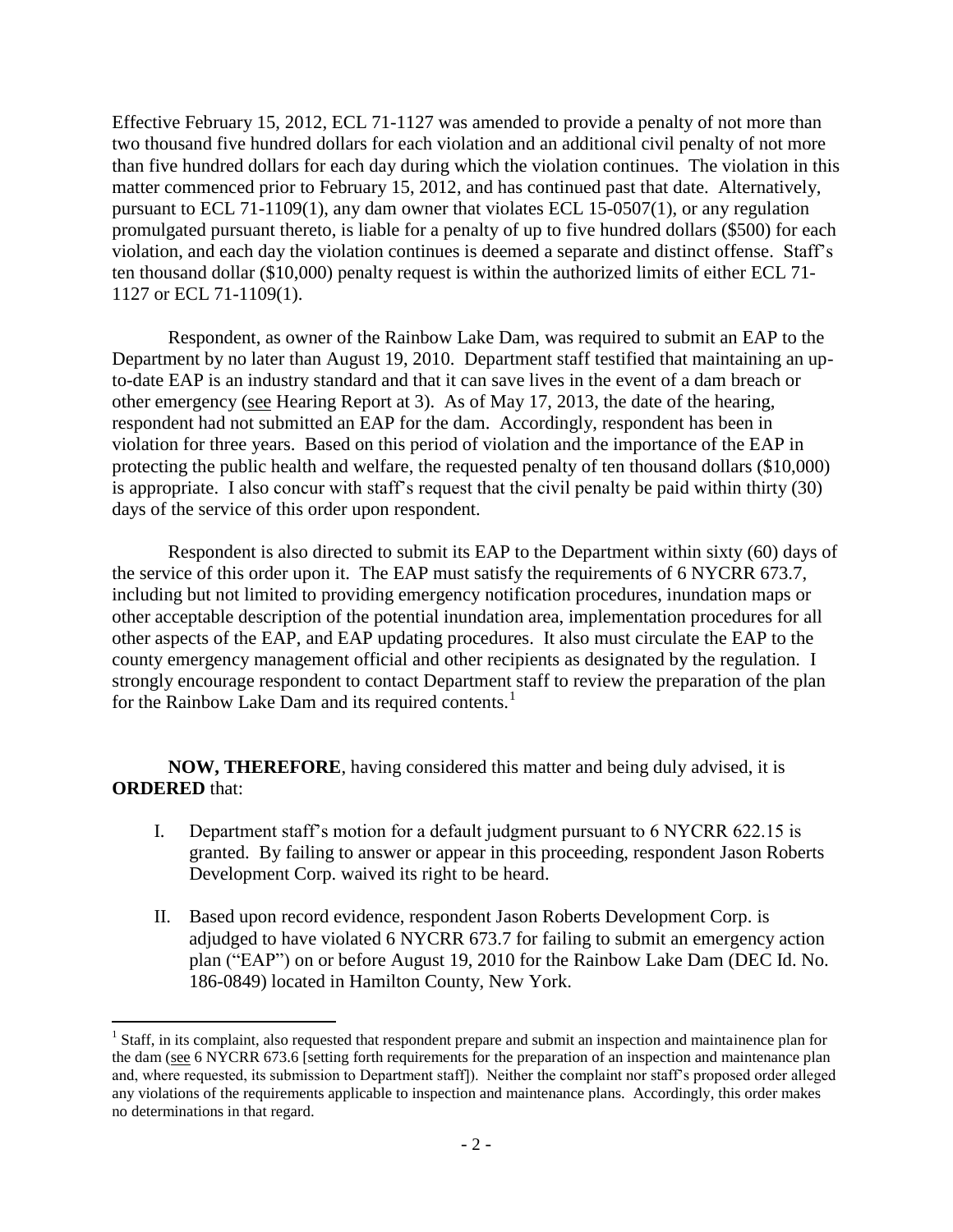III. Within thirty (30) days of the service of this order upon respondent, respondent Jason Roberts Development Corp. shall pay a civil penalty in the amount of ten thousand dollars (\$10,000) by certified check, cashier's check or money order made payable to the New York State Department of Environmental Conservation. The penalty payment shall be sent to the following address:

> New York State Department of Environmental Conservation Region 5 Office of General Counsel 1115 NYS Route 86 P.O. Box 296 Ray Brook, New York 12977 Attn: Betty Vann

IV. Within sixty (60) days of the service of this order upon respondent, respondent Jason Roberts Development Corp. shall submit an EAP for the Rainbow Lake Dam in accordance with the requirements of 6 NYCRR 673.7. The EAP shall be submitted to the Department at the following address:

> New York State Department of Environmental Conservation Dam Safety Section EAP Coordinator 625 Broadway, 4th Floor Albany, New York 12233-3504

- V. Any questions or other correspondence regarding this order, including questions relating to the EAP, shall be addressed to Scott Abrahamson, Esq., Assistant Regional Attorney, at the address referenced in paragraph III of this order.
- VI. The provisions, terms and conditions of this order shall bind respondent Jason Roberts Development Corp., and its agents, successors and assigns, in any and all capacities.

For the New York State Department of Environmental Conservation

 $\sqrt{s}$ 

 $\text{By:}\_\_\_\_\_\$ Joseph J. Martens Commissioner

Dated: Albany, New York September 14, 2013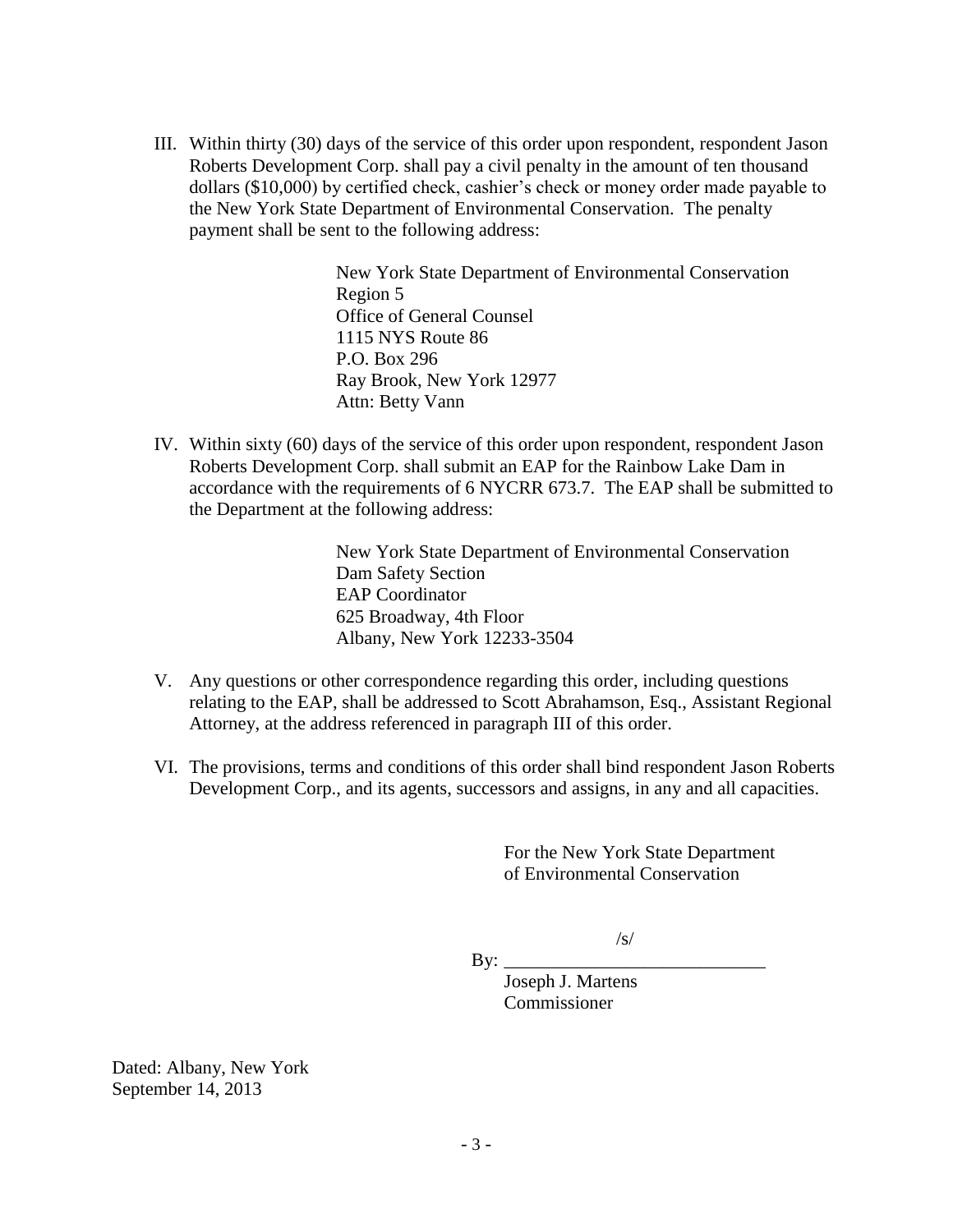## STATE OF NEW YORK DEPARTMENT OF ENVIRONMENTAL CONSERVATION

\_\_\_\_\_\_\_\_\_\_\_\_\_\_\_\_\_\_\_\_\_\_\_\_\_\_\_\_\_\_\_\_\_\_\_\_\_\_\_\_\_\_\_\_\_\_\_\_\_\_\_\_\_

In the Matter of the Alleged Violations of Article 15 of the Environmental Conservation Law of the State of New York (ECL) and Part 673 of Title 6 of the Official Compilation of Codes, Rules and Regulations of the State of New York (6 NYCRR),

# **HEARING REPORT**

DEC Case No: CO 5-20120412-07

#### $-by-$

#### **JASON ROBERTS DEVELOPMENT CORP**.,

\_\_\_\_\_\_\_\_\_\_\_\_\_\_\_\_\_\_\_\_\_\_\_\_\_\_\_\_\_\_\_\_\_\_\_\_\_\_\_\_\_\_\_\_\_\_\_\_\_\_\_\_\_

 $\overline{a}$ 

Respondent.

## Procedural History

Staff of the New York State Department of Environmental Conservation (Department or DEC) served respondent Jason Roberts Development Corp. with a notice of hearing and complaint dated April 2, 2013, alleging that respondent violated ECL article 15 and 6 NYCRR 673.7 by its failure to submit an emergency action plan (EAP) for Rainbow Lake Dam (DEC dam ID# 186-0849). The complaint seeks an order of the Commissioner (1) finding respondent in violation of ECL article 15 and 6 NYCRR 673.7; (2) directing respondent to prepare and submit an EAP and an inspection and maintenance plan;  $(3)$  assessing a civil penalty in the amount of ten thousand dollars (\$10,000); and (4) granting such other relief as the Commissioner may deem appropriate.

In accordance with 6 NYCRR  $622.3(a)(3)$ , service of the notice of hearing and complaint was made by certified mail, delivered to respondent on April 4, 2013 (DEC exhibit 1). Respondent failed to file an answer to the complaint.

An adjudicatory hearing was convened on May 17, 2013 before DEC Administrative Law Judge (ALJ) Richard A. Sherman of the Office of Hearings and Mediation Services (OHMS), at the Department's Region 5 sub-office, 232 Golf Course Road, Warrensburg, New York. Department staff was represented by Scott Abrahamson, Assistant Regional Attorney, DEC Region 5. As noted on the hearing record, no one appeared on behalf of respondent. Staff indicated that it was prepared to proceed with the hearing and the hearing proceeded in the absence of respondent.

 $1$ <sup>1</sup> The complaint alleges a single cause of action: that respondent failed to submit an EAP. The complaint does not charge respondent with failure to submit an inspection and maintenance (I&M) plan, nor was proof adduced at hearing regarding whether respondent has submitted an I&M plan. Therefore, while I note that respondent is required to file an I&M plan pursuant to the provisions of 6 NYCRR 673.6, this hearing report makes no determinations or recommendations concerning whether respondent has filed an I&M plan.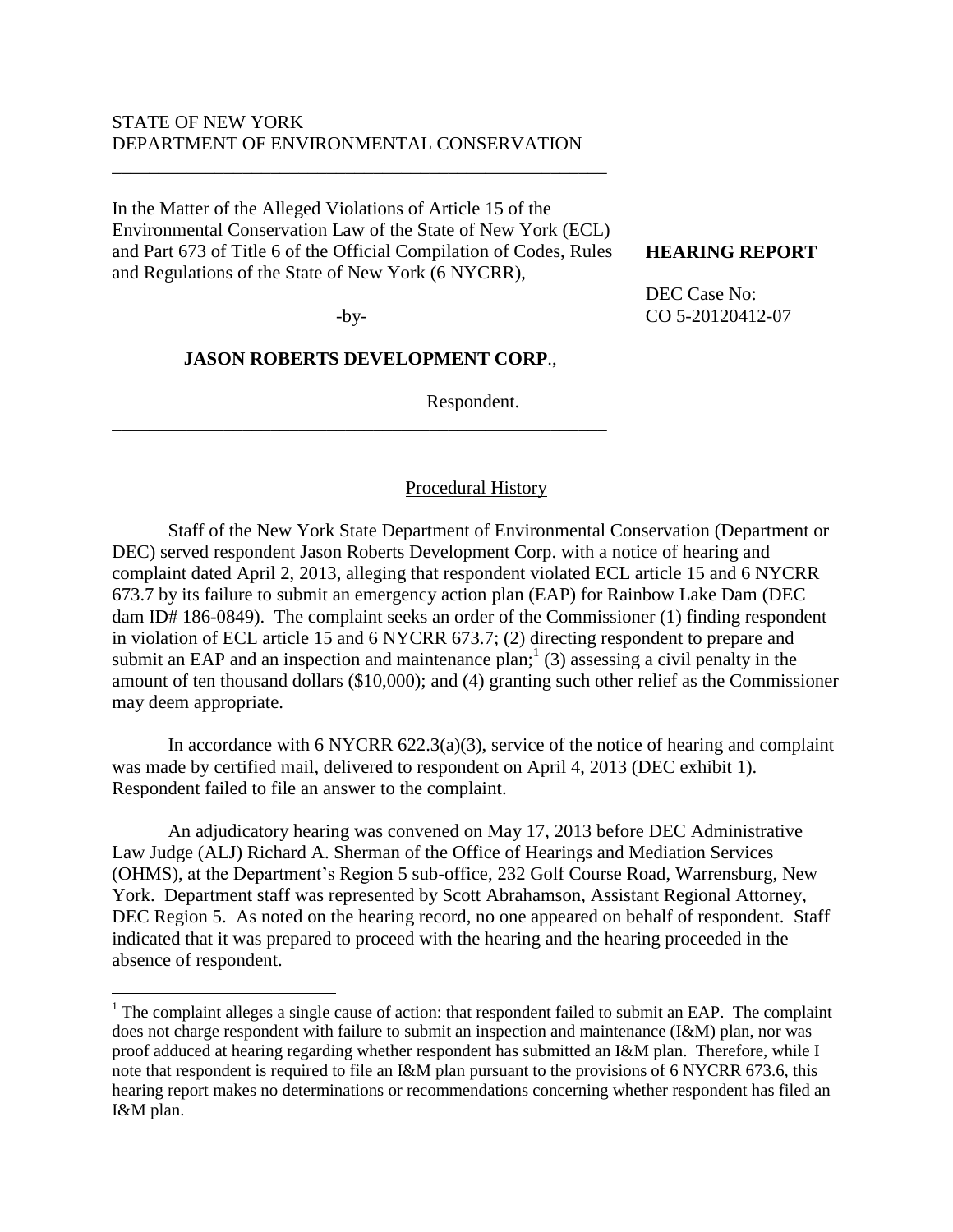Department staff called one witness, Alon Dominitz, Chief of the Department's Dam Safety Section. Five exhibits were received in evidence at the hearing.

#### Applicable Regulatory Provisions

Pursuant to 6 NYCRR 673.7(a), "[t]he owner of a dam that been assigned a hazard classification of class B or C shall prepare an emergency action plan and annual updates thereof, submit each to the department . . . in accordance with this section." Additionally, pursuant to 6 NYCRR 673.7(c)(1), "[f]or dams that have been assigned a hazard classification of class C as of the effective date of this Part, the emergency action plan shall be submitted and provided in accordance with subdivision (b) of this section within 12 months of the effective date of this Part." Part 673 became effective on August 19, 2009 and, therefore, EAPs for class C dams were required to be submitted on or before August 19, 2010.

## Findings of Fact

- 1. Respondent Jason Roberts Development Corp., is the owner of Rainbow Lake Dam (DEC dam ID# 186-0849), located in the Town of Indian Lake, Hamilton County, New York (DEC exhibits 2, 3, 4; testimony of Alon Dominitz [stating that Town of Indian Lake officials had advised Department staff that respondent was the owner of the dam and that staff had subsequently met with representatives of the owner]; see also Hamilton County Online Mapping System, [http://www.hamcomaps.net/#](http://www.hamcomaps.net/) [accessed May 30, 2013] [listing "Jason Roberts Dev Corp" as the owner of a 140 acre parcel, and numerous adjacent parcels, surrounding the site of the dam]).
- 2. Rainbow Lake Dam is assigned a hazard classification of class C (testimony of Alon Dominitz; exhibits 3, 4).
- 3. Alon Dominitz is the Chief of the Dam Safety Section and is familiar with records filed with and maintained by the Department relating to dams, including EAPs submitted pursuant to 6 NYCRR 673.7 (testimony of Alon Dominitz).
- 4. Alon Dominitz reviewed the Dam Safety Section file for Rainbow Lake Dam prior to the hearing and confirmed that respondent had not submitted an EAP for the dam on or before August 19, 2010, or at any time since that date (testimony of Alon Dominitz).
- 5. Department staff filed an affidavit of service stating that the notice of hearing and complaint was mailed to respondent on April 2, 2013 and, attached to the affidavit of service, is a United States Postal Service confirmation that these items were delivered to respondent's address on April 4, 2013 (DEC exhibit 1).
- 6. Respondent failed to file an answer to the complaint and failed to appear for the adjudicatory hearing held on May 17, 2013 (DEC exhibit 1, hearing record).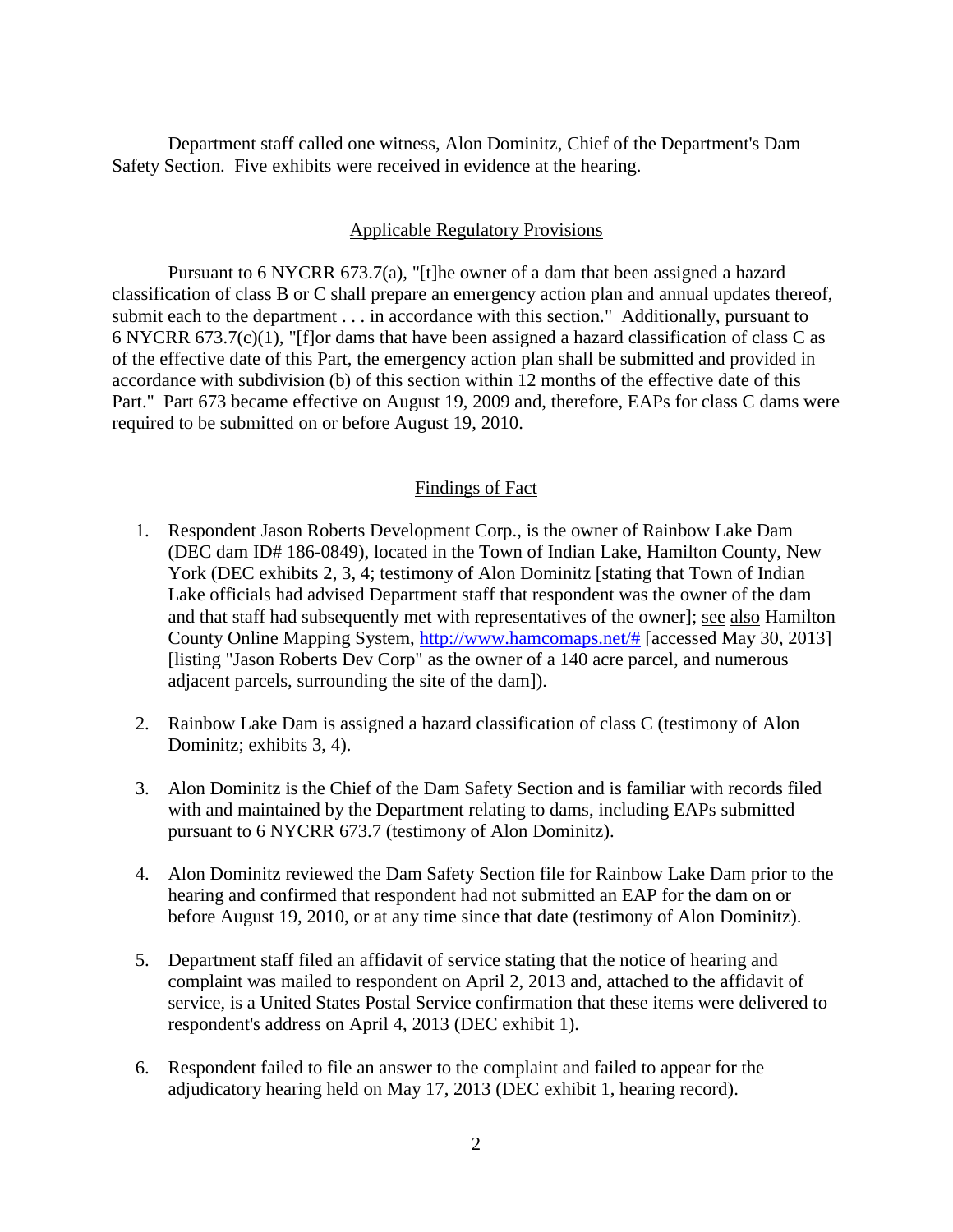#### Discussion and Conclusions

At hearing, Department staff moved for both a default judgment against respondent and for a determination on the merits regarding respondent's liability for the violation alleged by staff.

The record shows that respondent failed to file an answer to the complaint and failed to appear for the adjudicatory hearing held on May 17, 2013 (see findings of fact ¶¶ 5, 6). On May 20, 2013, Department staff provided OHMS with a proposed default order. Department staff has satisfied the requirements governing default procedures set forth at 6 NYCRR 622.15. Accordingly, I conclude that staff's motion for a default judgment should be granted and respondent should be held liable for violating 6 NYCRR 673.7.

Moreover, the proof adduced at the hearing, conducted in respondent's absence, demonstrates by a preponderance of the evidence that respondent violated 6 NYCRR 673.7. Department staff's proof presents a prima facie case demonstrating that respondent failed to submit an EAP for Rainbow Lake Dam on or before August 19, 2010, or at any time since, in violation of 6 NYCRR 673.7 (see finding of fact ¶ 4). Respondent made no proffer and did not appear at hearing. Accordingly, I conclude that staff's motion for a determination on the merits should be granted and respondent should be held liable for violating 6 NYCRR 673.7.

By its complaint, and again at hearing, Department staff requested a \$10,000 penalty. At hearing, staff stated that a properly written and updated EAP is an important component of dam safety and is an "industry standard" (testimony of Alon Dominitz). Staff further stated that EAPs can and do save lives by ensuring that, in the event of a dam breach or other emergency, appropriate first responders are quickly identified and contacted and that responders know the likely path of any flood waters (id.). Given that respondent has been in violation of 6 NYCRR 673.7 for well over two years, staff's proposed penalty is a small fraction of the maximum penalty available under ECL 71-1109.<sup>2</sup> I conclude that the penalty proposed by staff is authorized and appropriate.

#### Recommendation

Based upon the foregoing, I recommend that the Commissioner issue an order:

 1. Granting Department staff's motion for default and holding respondent in default pursuant to the provisions of 6 NYCRR 622.15;

 $\overline{a}$ 

 $2$  Department staff cites ECL 71-1127 as authority for its proposed penalty. ECL 71-1109, however, provides a specific penalty for "violating subdivision 1 of section 15-0507 or any regulations promulgated pursuant thereto" and the charge here relates to a violation of a regulation promulgated pursuant to ECL 15-0507(1). I note that both ECL 71-1109 and 71-1127 provide for a \$500 penalty for each day that a violation continues and the violation here is of long duration. Therefore, the maximum penalty available under either ECL provision is in the hundreds of thousands of dollars.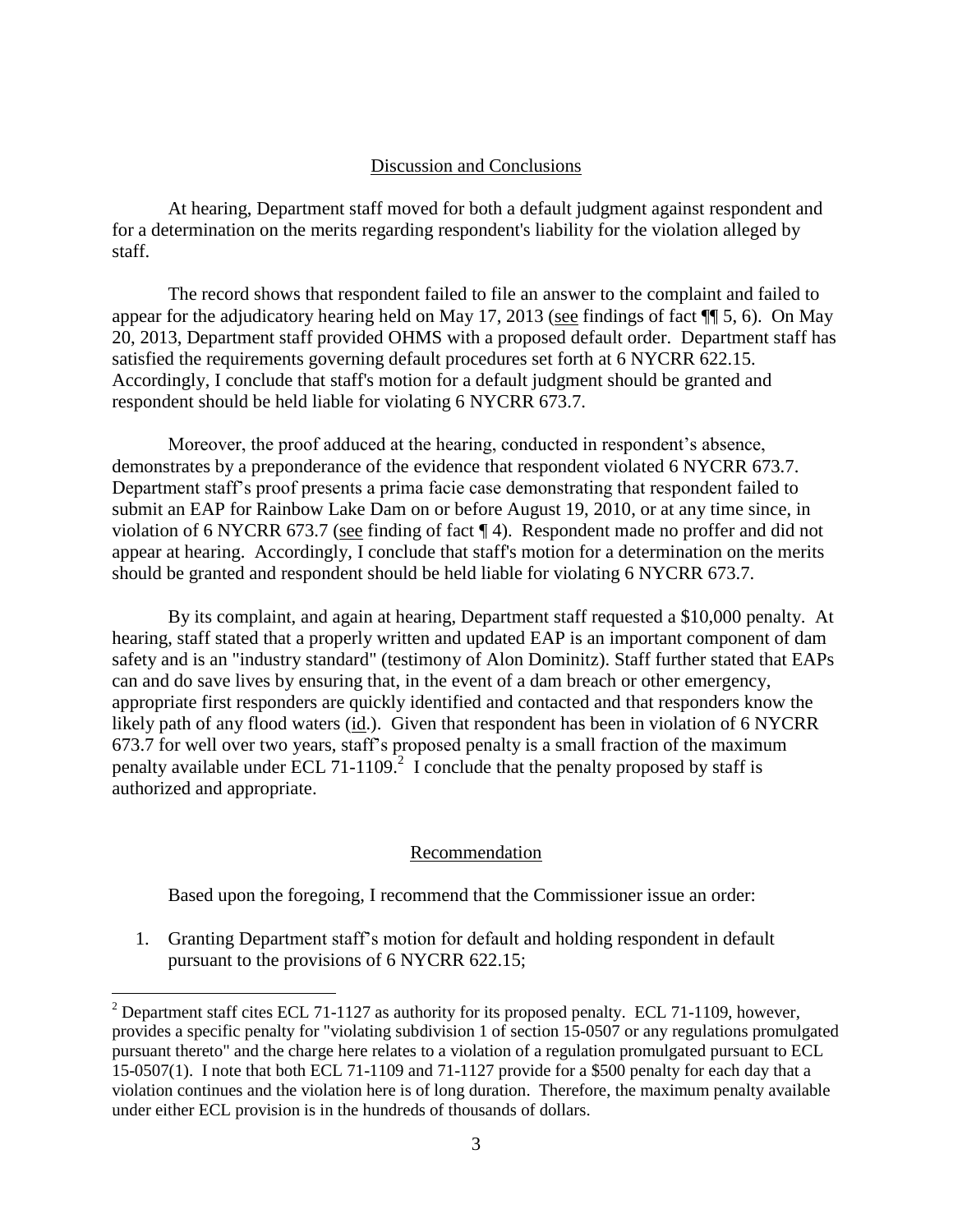- 2. Holding respondent liable for violating 6 NYCRR 673.7 for its failure to submit an EAP for Rainbow Lake Dam (DEC dam ID# 186-0849) based upon the proof adduced at the adjudicatory hearing;
- 3. Directing respondent to pay a civil penalty in the amount of \$10,000; and
- 4. Directing respondent to file an EAP for Rainbow Lake Dam.

/s/

Richard A. Sherman Administrative Law Judge

\_\_\_\_\_\_\_\_\_\_\_\_\_\_\_\_\_\_\_\_\_\_\_\_\_\_\_

Dated: Albany, New York June 4, 2013